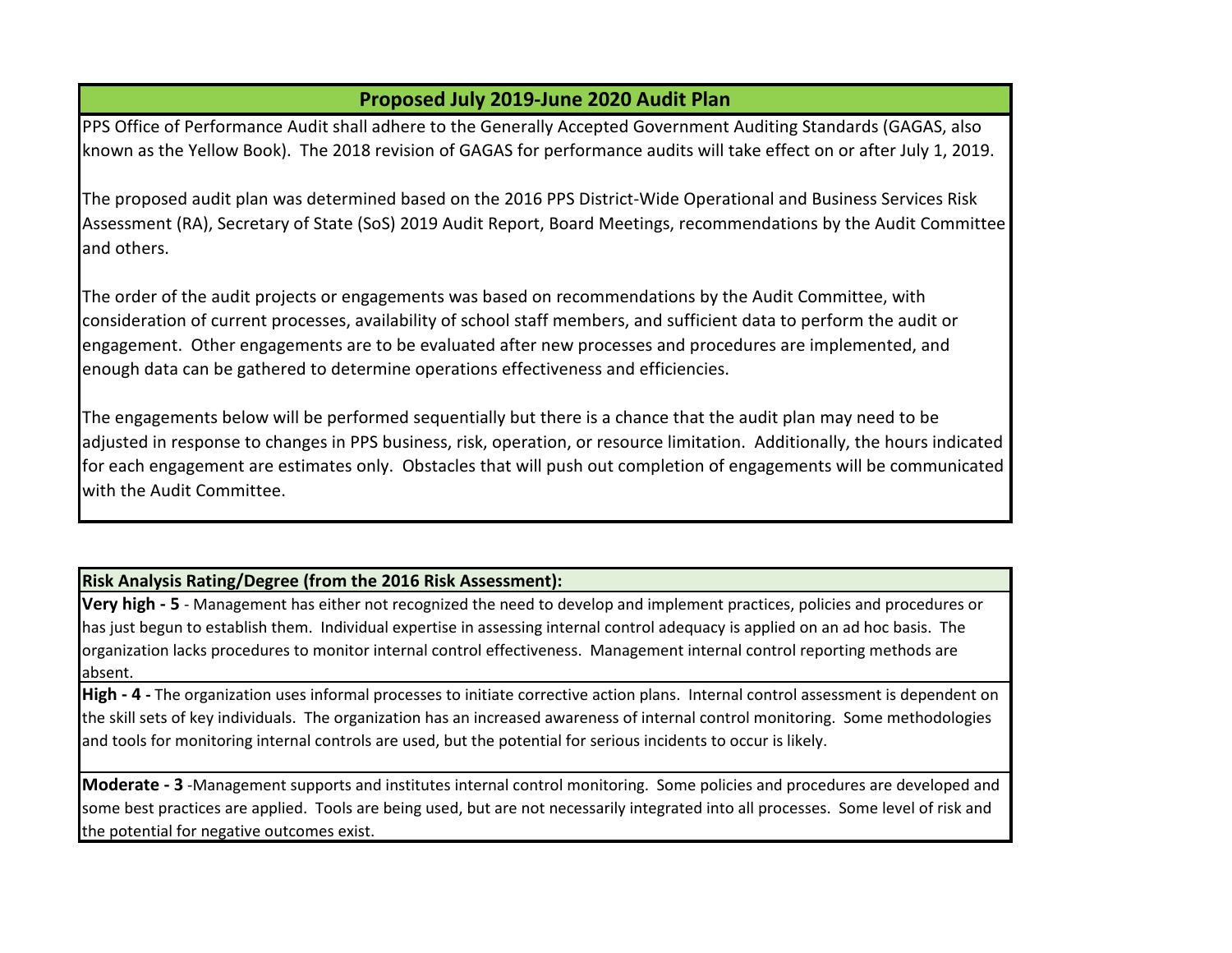|                                                                                                                                          | <b>2016 Risk</b> |                |                  |  |
|------------------------------------------------------------------------------------------------------------------------------------------|------------------|----------------|------------------|--|
| <b>Operational Areas / Programs</b>                                                                                                      |                  |                | <b>SoS Audit</b> |  |
| 2019-2020 Audit Review                                                                                                                   | <b>Inherent</b>  | <b>Control</b> |                  |  |
| #1) Support System for Principals is to provide coaching and support to principals and                                                   | n/a              | n/a            | Recommendation   |  |
| teachers particularly at high-poverty schools.                                                                                           |                  |                | #19              |  |
| Objectives/Goals: The new structure is to better support schools and communities, and enhance coaching and embedding practices           |                  |                |                  |  |
| of instructional excellence. The goal is also to increase principal competency and reduce turnover of principals.                        |                  |                |                  |  |
| Summary: The newly designed structure aims at increasing the amount of school visits and principal mentorship by more than 50%           |                  |                |                  |  |
| compared to the previous structure.                                                                                                      |                  |                |                  |  |
| Risks: Lack of District leadership support to principals can affect accountability, reduce quality, and lose trust and confidence        |                  |                |                  |  |
| between school based leaders, educators, and District administration.                                                                    |                  |                |                  |  |
| Planning: This engagement was selected as the Secretary of State indicated in the audit results that the Board should ensure that        |                  |                |                  |  |
| the District's strategic plan addresses challenges in the organizational culture, including the division between central administrators, |                  |                |                  |  |
| principals, and teachers. They also stated: "PPS should prioritize development stability of effective principals by providing incentives |                  |                |                  |  |
| and additional support, particularly at high-poverty schools."                                                                           |                  |                |                  |  |
| There currently are Area Assistant Superintendent who are assigned to support principals in various PreK-8 Schools and High              |                  |                |                  |  |
| Schools. The audit will include interviews with the Area Assistant Superintendent to verify the frequency of visits; if visits are       |                  |                |                  |  |
| tracked; how concerns or issues and feedback from principals are addressed and recorded; and determine the impact it has made to         |                  |                |                  |  |
| the principals and vice principals.                                                                                                      |                  |                |                  |  |
| Timing: This will be the initial audit or engagement as the system support for Principals started two year; there is sufficient data     |                  |                |                  |  |
| that can be utilized for review.                                                                                                         |                  |                |                  |  |
| Type of Performance Review: Audit                                                                                                        |                  |                |                  |  |
| Degree of Complexity of Assessment: Medium                                                                                               |                  |                |                  |  |
| <b>Estimated Hours: 500</b>                                                                                                              |                  |                |                  |  |
| <b>Assessment/Audit Scope:</b>                                                                                                           |                  |                |                  |  |
| 1) Evaluate roles and responsibilities of the Area Assistant Superintendents and Area Senior Directors.                                  |                  |                |                  |  |
| 2) Inquire and inspect tracking record of school visits and outcomes.                                                                    |                  |                |                  |  |
| 3) Compare data from the previous structure to the new structure to determine results and improvement.                                   |                  |                |                  |  |
| 4) Interview principals to get feedback regarding the new structure, particularly at high-poverty schools. (SoS stated on page 25,       |                  |                |                  |  |
| Obstacle 4: "Everybody wants to help," at Title I schools, one administrator told us, "but pretty soon the principals just want to run   |                  |                |                  |  |
| when they see 'help' coming."). Need to understand why the principals feel this way.                                                     |                  |                |                  |  |
| E) Interview leaders of DDC teachers' union the Dertland Association of Teachers (DAT) to get their views                                |                  |                |                  |  |

5) Interview leaders of PPS' teachers' union, the Portland Association of Teachers (PAT), to get their views.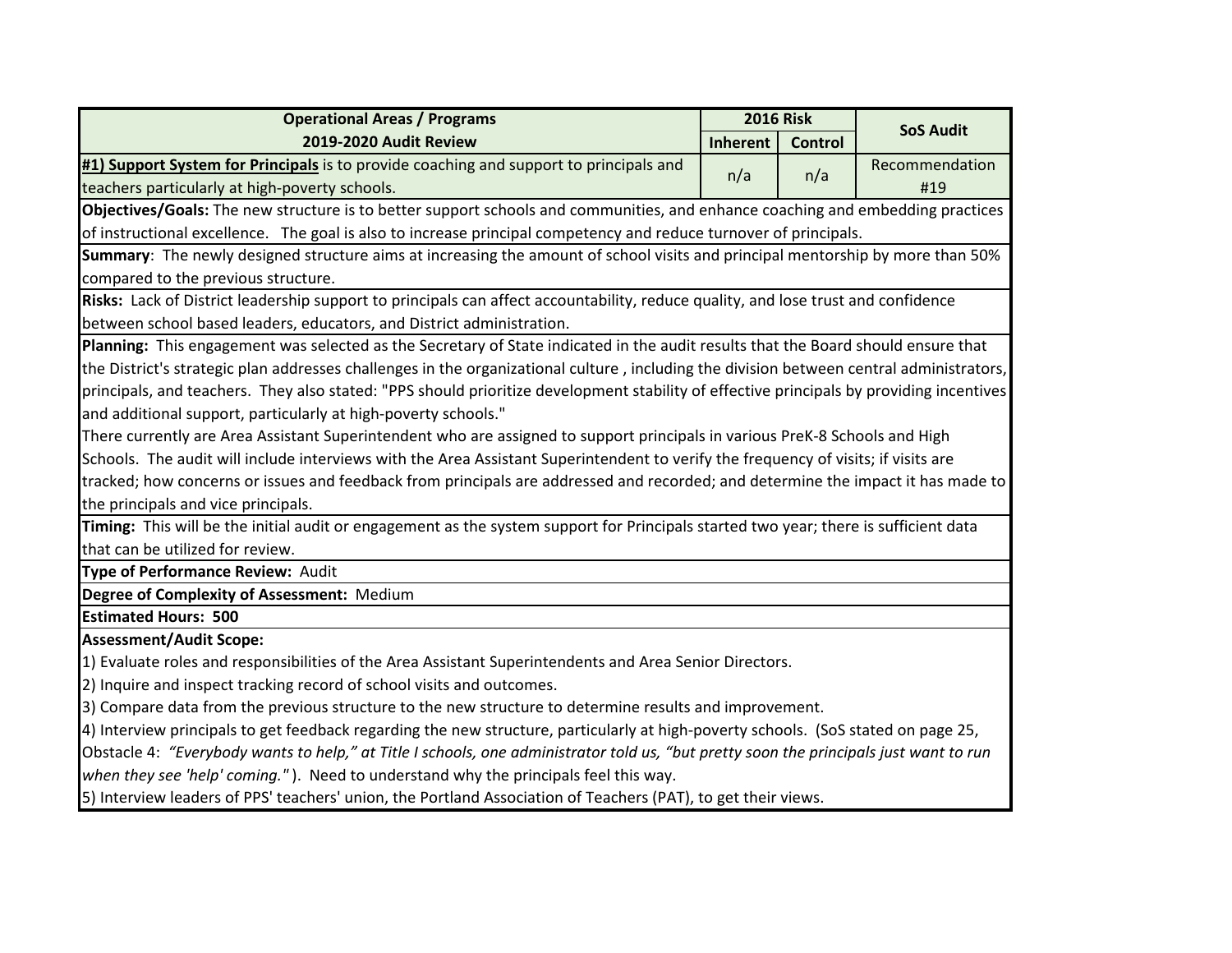| <b>Operational Areas / Programs</b>                                                                                                     | <b>2016 Risk</b>                                                                                    |                |                  |  |
|-----------------------------------------------------------------------------------------------------------------------------------------|-----------------------------------------------------------------------------------------------------|----------------|------------------|--|
| 2019-2020 Audit Review                                                                                                                  | Inherent                                                                                            | <b>Control</b> | <b>SoS Audit</b> |  |
| #2) Control on PCard Purchases The PCard allows government employees to make                                                            |                                                                                                     |                | Recommendation   |  |
| purchases without the administrative cost of processing reimbursements or handling                                                      | n/a                                                                                                 | n/a            | #6               |  |
| petty cash.                                                                                                                             |                                                                                                     |                |                  |  |
| Objectives/Goals: To allow government employees to easily make purchases without having to request preapproval, which has               |                                                                                                     |                |                  |  |
|                                                                                                                                         | reduced administrative burden, and also take advantage of a 1.7% rebate on standard card purchases. |                |                  |  |
| Summary: The Secretary of State (SoS) reported that their review of card transactions from July 2016 through March 2018 found           |                                                                                                     |                |                  |  |
| the controls fall short of controls used by the state of Oregon and some other school districts. With 385 cardholders, the district has |                                                                                                     |                |                  |  |
| more cards in circulation and more spending than other large districts in Oregon.                                                       |                                                                                                     |                |                  |  |
| Risks: Fraud, waste, and abuse can occur when there is no thorough review of card purchases; documents are not verified to              |                                                                                                     |                |                  |  |
| support purchases; verification for the business purpose of expense is validated; insufficient category is not defined for tracking     |                                                                                                     |                |                  |  |
| expenditures; or PCard is used inappropriately.                                                                                         |                                                                                                     |                |                  |  |
| Planning: This area was selected to ensure the new guidelines, review process, and department audit of PCard purchases that took        |                                                                                                     |                |                  |  |
| effect in April 2019 were implemented and that the operations controls are working effectively and efficiently.                         |                                                                                                     |                |                  |  |
| Timing: This engagement will be performed in October or November 2019 so there will be at least six months of data for review.          |                                                                                                     |                |                  |  |
| Type of Performance Review: Validation                                                                                                  |                                                                                                     |                |                  |  |
| Degree of Complexity of Assessment: Medium                                                                                              |                                                                                                     |                |                  |  |
| <b>Estimated Hours: 240</b>                                                                                                             |                                                                                                     |                |                  |  |
| <b>Assessment/Audit Scope:</b>                                                                                                          |                                                                                                     |                |                  |  |
| The items listed below were the steps taken by the department after the Secretary of State audit. The review will be to validate the    |                                                                                                     |                |                  |  |
| new processes were implemented and                                                                                                      |                                                                                                     |                |                  |  |
| 1) Management developed monthly report for reporting all infractions.                                                                   |                                                                                                     |                |                  |  |
| [2] Infraction audit team began monthly meetings to review prior month's infractions.                                                   |                                                                                                     |                |                  |  |
| 3) Restrictions were implemented for certain purchases.                                                                                 |                                                                                                     |                |                  |  |
| 4) New PCard Manual incorporating new infraction table, new MCC code restrictions, updated list of prohibited and permitted             |                                                                                                     |                |                  |  |
| purchases, and new guidance around certain purchases was created.                                                                       |                                                                                                     |                |                  |  |
| 5) Management developed new set of template emails to notify cardholder, supervisors, and HR (as applicable) of infractions and         |                                                                                                     |                |                  |  |
| disciplinary action.                                                                                                                    |                                                                                                     |                |                  |  |
| 6) Training materials for implementation of supervisor approval process in Bank of America Works was developed.                         |                                                                                                     |                |                  |  |
| 7) Auditor will randomly select reports reviewed by managers and validate reviews performed by the department were in                   |                                                                                                     |                |                  |  |
| accordance to the department policy and procedure.                                                                                      |                                                                                                     |                |                  |  |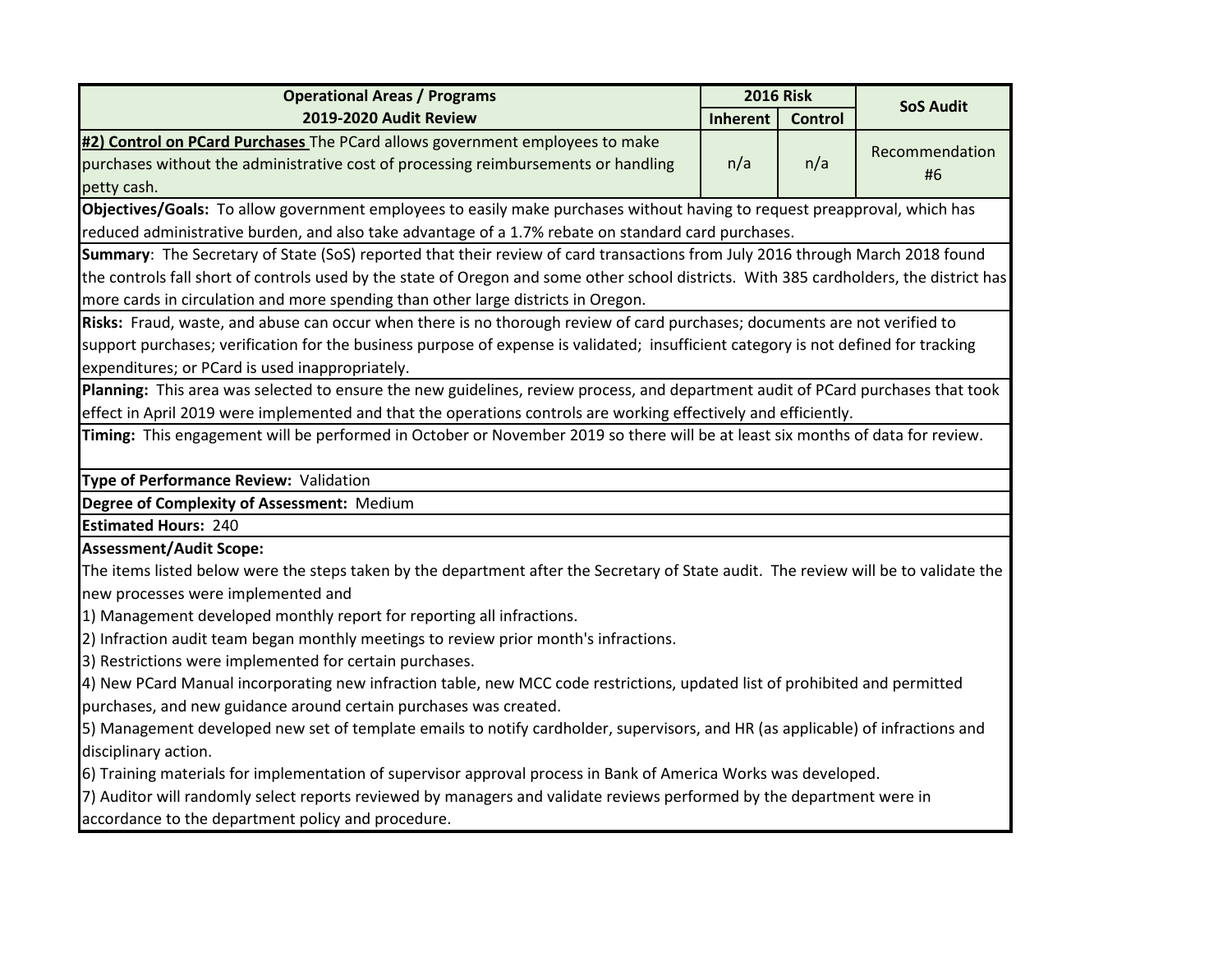| <b>Operational Areas / Programs</b>                                                                                                   | <b>2016 Risk</b> |                |                  |
|---------------------------------------------------------------------------------------------------------------------------------------|------------------|----------------|------------------|
| 2019-2020 Audit Review                                                                                                                | <b>Inherent</b>  | <b>Control</b> | <b>SoS Audit</b> |
| #3 Performance Measures is crucial to measure students performance and identify                                                       |                  |                |                  |
| students who are struggling and require additional support. (2016 RA#27 "Priority                                                     | 4                | 3.8            | Recommendations  |
| Setting")                                                                                                                             |                  |                | #17, #18, #26a   |
| Objectives/Goals: To measure students performance and identify students who are struggling or underperforming, determine the          |                  |                |                  |
| root cause or struggled areas, what changes are hindering student performance, and provide assistance or additional support to        |                  |                |                  |
| increase students' achievement.                                                                                                       |                  |                |                  |
| Summary: Although PPS has seen substantial improvement in graduation rates, PPS is still behind most national comparison              |                  |                |                  |
| districts. Substantial achievement gaps based on race and economic status remain.                                                     |                  |                |                  |
| As far back as 1998, contracted audits have suggested better tracking of student performance.                                         |                  |                |                  |
| Risks: Lack of or ineffective monitoring and evaluation of student performance will continue to lag. Students graduating from high    |                  |                |                  |
| school with low academic scores will not prepare them for college, career, or bright adulthood.                                       |                  |                |                  |
| Planning: The Secretary of State emphasized on monitoring and improving students' academic achievements. There currently are          |                  |                |                  |
| performance measurements that are used to track students' progress. The audit is to determine if there are performance measures       |                  |                |                  |
| to help students who are struggling academically, particularly in low income schools, and evaluate how students are monitored to      |                  |                |                  |
| ensure they are making or continuing to make progress.                                                                                |                  |                |                  |
| Timing: It was reported by the Deputy Superintendent that this is in the middle of the strategic plan. Goals are currently being      |                  |                |                  |
| created, which will be presented to the Board in July 2019, and adopted by Fall 2019.                                                 |                  |                |                  |
| The plan will be to perform the audit after January 2020, when there is sufficient data measurement for review.                       |                  |                |                  |
| Type of Performance Review: Audit                                                                                                     |                  |                |                  |
| Degree of Complexity of Assessment: High                                                                                              |                  |                |                  |
| <b>Estimated Hours: 600</b>                                                                                                           |                  |                |                  |
| <b>Assessment/Audit Scope:</b>                                                                                                        |                  |                |                  |
| 1) Identify resources, tools, metrics, and measurements to track students performance.                                                |                  |                |                  |
| 2) Examine data that is captured.                                                                                                     |                  |                |                  |
| 3) Verify the frequency of data review.                                                                                               |                  |                |                  |
| 4) Determine how the current measurements/results are communicated.                                                                   |                  |                |                  |
| 5) Determine adequacy of action taken with the results.                                                                               |                  |                |                  |
| 6) Evaluate if students who are struggling academically are receiving additional support, particularly in low income schools, and how |                  |                |                  |
| they are monitored to ensure there is continuous progress.                                                                            |                  |                |                  |
| 7) Interview teachers to get their views on how students are progressing.                                                             |                  |                |                  |